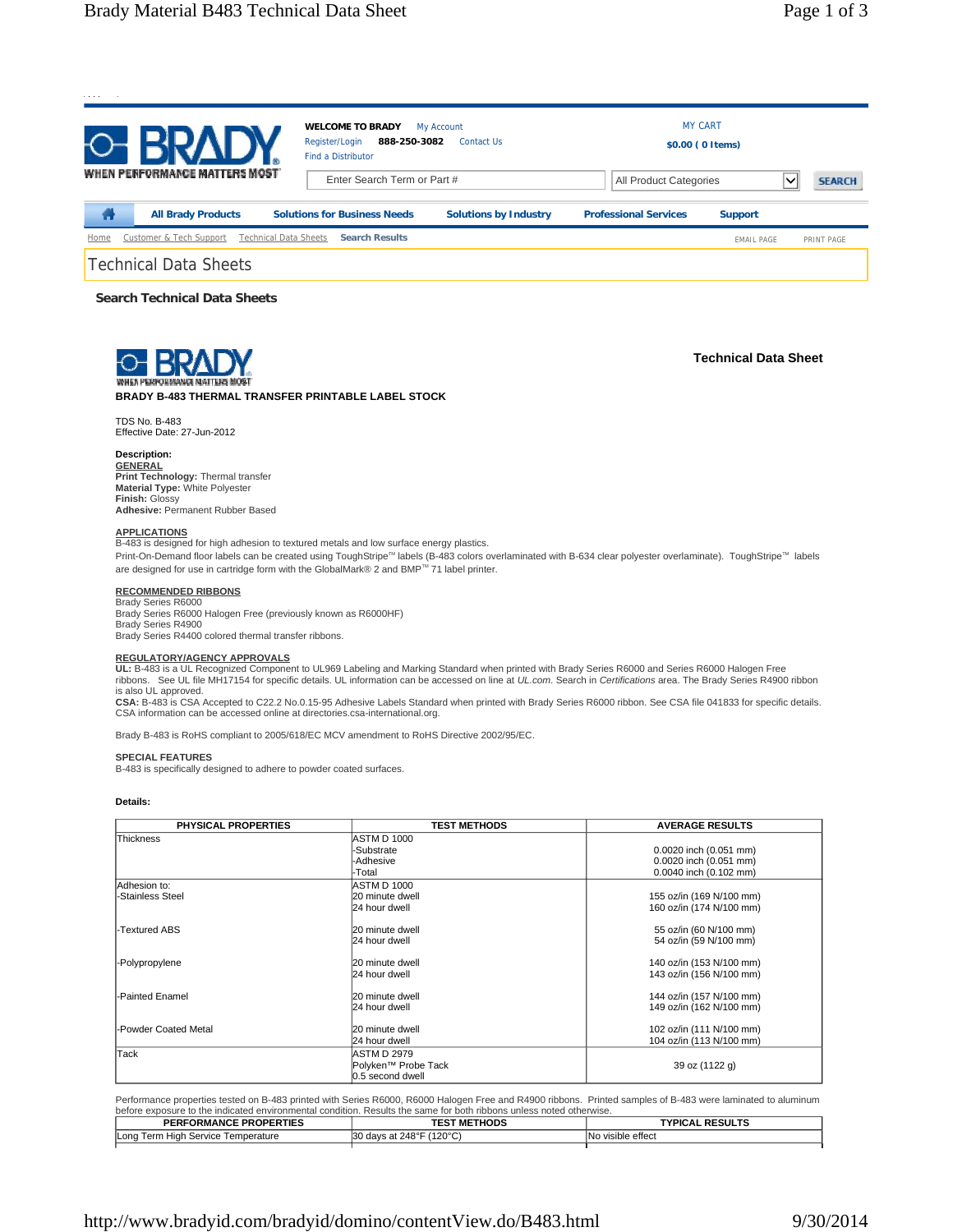| Long Term Low Service Temperature | 30 days at -40°F (-40°C)                                                         | <b>No visible effect</b>                                                                    |
|-----------------------------------|----------------------------------------------------------------------------------|---------------------------------------------------------------------------------------------|
| Humidity Resistance               | 30 days at 100°F (37°C), 95% R.H.                                                | No visible effect                                                                           |
| UV Light Resistance               | 30 days in UV Sunlighter™ 100                                                    | No visible effect                                                                           |
| Weatherability                    | ASTM G155, Cycle 1<br>30 days in Xenon Arc Weatherometer                         | No visible effect                                                                           |
| Salt Fog Resistance               | ASTM B 117<br>30 days in 5% salt fog solution chamber                            | No visible effect                                                                           |
| Abrasion Resistance               | Taber Abraser, CS-10 grinding wheels, 250 g/arm<br>(Fed. Std. 191A, Method 5306) | R6000: Print legible after 100 cycles<br>R6000 Halogen Free: Print legible after 100 cycles |

**PERFORMANCE PROPERTY CHEMICAL RESISTANCE** Samples printed with Series R6000, R6000 Halogen Free and R4900 ribbons. Testing was conducted after 24 hour dwell. Testing consisted of 5 cycles of 10 minute immersions in the specified chemical reagent followed by 30 minute recovery periods. After final immersion, samples rubbed 10 times with cotton swab saturated with test fluid.

| <b>CHEMICAL REAGENT</b>                 | SUBJECTIVE OBSERVATION OF VISUAL CHANGE |                                   |                                                                                                    |                                   |
|-----------------------------------------|-----------------------------------------|-----------------------------------|----------------------------------------------------------------------------------------------------|-----------------------------------|
|                                         | <b>EFFECT TO LABEL STOCK</b>            | R4900                             | R6000                                                                                              | R6000 Halogen Free                |
| Methyl Ethyl Ketone                     | Slight adhesive ooze                    | No visible effect w/o rub,        | No visible effect w/o rub,                                                                         | No visible effect w/o rub.        |
|                                         |                                         |                                   | complete print removal after rub complete print removal after rub complete print removal after rub |                                   |
| 1.1.1-Trichloroethane                   | No visible effect                       | No visible effect w/o rub.        | No visible effect w/o rub.                                                                         | Obsolete                          |
|                                         |                                         |                                   | complete print removal after rub complete print removal after rub                                  |                                   |
| Toluene                                 | No visible effect                       | No visible effect w/o rub.        | No visible effect w/o rub.                                                                         | No visible effect w/o rub.        |
|                                         |                                         |                                   | complete print removal after rub complete print removal after rub complete print removal after rub |                                   |
| <b>Isopropyl Alcohol</b>                | No visible effect                       | No visible effect with or without | No visible effect with or without                                                                  | No visible effect with or without |
|                                         |                                         | rub                               | rub                                                                                                | rub                               |
| <b>Mineral Spirits</b>                  | Slight adhesive ooze                    | No visible effect with or without | No visible effect with or without                                                                  | No visible effect with or without |
|                                         |                                         | rub                               | rub                                                                                                | rub                               |
| JP-8 Jet Fuel                           | No visible effect                       | No visible effect with or without | No visible effect with or without                                                                  | No visible effect with or without |
|                                         |                                         | rub                               | rub                                                                                                | rub                               |
| SAE 20 WT Oil                           | No visible effect                       | No visible effect with or without | No visible effect with or without                                                                  | No visible effect with or without |
|                                         |                                         | rub                               | rub                                                                                                | rub                               |
| Mil 5606 Oil                            | Slight adhesive ooze                    | No visible effect with or without | No visible effect with or without                                                                  | No visible effect with or without |
|                                         |                                         | rub                               | rub                                                                                                | rub                               |
| Speedi Kut Cutting Oil 332              | No visible effect                       | No visible effect with or without | No visible effect with or without                                                                  | Not Tested                        |
|                                         |                                         | rub                               | rub                                                                                                |                                   |
| Gasoline                                | No visible effect                       | No visible effect w/o rub, slight | No visible effect w/o rub, slight                                                                  | No visible effect                 |
|                                         |                                         | print removal after rub           | print removal after rub                                                                            |                                   |
| Rust Veto® 342                          | No visible effect                       | No visible effect with or without | No visible effect with or without                                                                  | Not Tested                        |
|                                         |                                         | rub                               | rub                                                                                                |                                   |
| Skydrol® 500B-4                         | No visible effect                       | Moderate print removal w/o rub,   | No visible effect w/o rub.                                                                         | No visible effect w/o rub, severe |
|                                         |                                         |                                   | complete print removal with rub   complete print removal after rub                                 | print removal after rub           |
| Super Agitene <sup>®</sup>              | Slight adhesive ooze                    | No visible effect with or without | No visible effect with or without                                                                  | No visible effect with or without |
|                                         |                                         | rub                               | rub                                                                                                | rub                               |
| <b>Deionized Water</b>                  | No visible effect                       | No visible effect with or without | No visible effect with or without                                                                  | No visible effect with or without |
|                                         |                                         | rub                               | rub                                                                                                | rub                               |
| 3% Alconox® Detergent                   | No visible effect                       | No visible effect with or without | No visible effect with or without                                                                  | No visible effect with or without |
|                                         |                                         | rub                               |                                                                                                    |                                   |
| Northwoods <sup>™</sup> Buzz Saw Citrus | No visible effect                       | No visible effect                 | No visible effect                                                                                  | Not Tested                        |
| Degreaser                               |                                         |                                   |                                                                                                    |                                   |

ToughStripe™ labels (B-483 colors overlaminated with B-634 clear polyester overlaminate) designed for use in cartridge form with the GlobalMark® 2 and BMP™ 71 label printers were tested in the following chemical reagents. Samples were allowed to dwell 24 hours at room temperature prior to testing. Dip testing consisted of 5<br>cycles of 10 minute immersions in the specified chemica the 7 day immersion test. Testing was conducted at room temperature.

| <b>CHEMICAL REAGENT</b>         | <b>7 DAY IMMERSION</b> | <b>DIP TEST</b> |
|---------------------------------|------------------------|-----------------|
| 30% Sulfuric Acid               | NE.                    | <b>NE</b>       |
| 10% Sulfuric Acid               | <b>NE</b>              | <b>NE</b>       |
| 30% Hydrochloric Acid           | F                      | <b>NE</b>       |
| 10% Hydrochloric Acid           | <b>NE</b>              | <b>NE</b>       |
| Glacial Acetic Acid             | F                      | F               |
| 5% Acetic Acid                  | NE                     | <b>NE</b>       |
| 50% Sodium Hydroxide            | F                      | F               |
| 10% Sodium Hydroxide            | F                      | F               |
| 10% Ammonia                     | F                      | <b>NE</b>       |
| 5% Sodium Hypochlorite (bleach) | F                      | NE              |
| 10% Sodium Chloride             | <b>NE</b>              | <b>NE</b>       |
| Methanol                        | F                      | <b>NE</b>       |
| <b>Isopropyl Alcohol</b>        | <b>NE</b>              | <b>NE</b>       |
| Heptane                         | F                      | <b>NE</b>       |
| <b>Mineral Spirits</b>          | F                      | F               |
| Turpentine                      | F                      | <b>NE</b>       |
| Diesel Fuel                     | NΕ                     | <b>NE</b>       |
| Kerosene                        | F                      | <b>NE</b>       |
| Gasoline                        | F                      | <b>NE</b>       |
| ASTM #3 Oil                     | ΝE.                    | <b>NE</b>       |
| SAE 20 Oil                      | NE                     | <b>NE</b>       |
| Alconox®                        | <b>NE</b>              | <b>NE</b>       |
| Water                           | <b>NE</b>              | <b>NE</b>       |

NE = No Effect

 $F =$ Failed

Product testing, customer feedback, and history of similar products, support a customer performance expectation of at least *two years from the date of receipt* for this product as long as this product is stored in its original packaging in an environment *below 80 degrees F (*27°C*) and 60% RH .* We are confident that our product<br>will perform well beyond this time frame. However, it develop functional testing protocols that will qualify a product's fitness for use, in their actual applications.